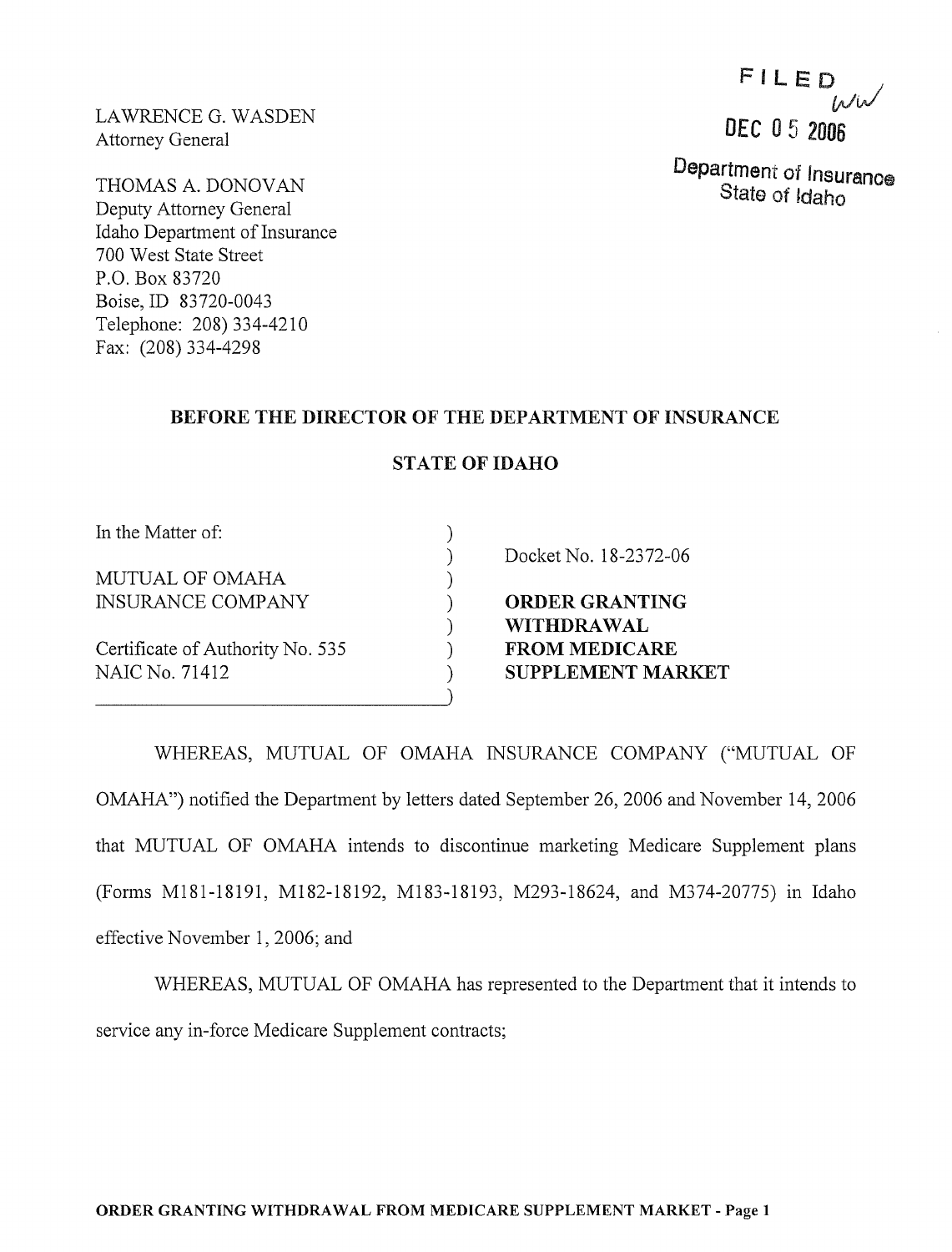NOW, THEREFORE, IT IS HEREBY ORDERED that pursuant to IDAPA 18.01.54.017.02.a MUTUAL OF OMAHA is permitted to withdraw from the Medicare Supplement market in Idaho.

IT IS HEREBY FURTHER ORDERED that MUTUAL OF OMAHA shall not file a Medicare Supplement plan or offer such products in Idaho prior to September 26, 2011 pursuant to IDAPA 18.01.54.017.02.b.

### **NOTIFICATION OF RIGHTS**

This is a final order of the agency. Any party may file a motion for reconsideration of this final order within fourteen (14) days of the service date of this order. The agency will dispose of the petition for reconsideration within twenty-one (21) days of its receipt, or the petition will be considered denied by operation of law. *See* Section 67-5246(4), Idaho Code.

Pursuant to Sections 67-5270 and 67-5272, Idaho Code, any party aggrieved by this final order or orders previously issued in this case may appeal this final order and all previously issued orders in this case to district court by filing a petition in the district court of the county in which:

- i. A hearing was held,
- ii. The final agency action was taken,
- iii. The party seeking review of the order resides, or operates its principal place of business in Idaho, or
- iv. The real property or personal property that was the subject of the agency action is located.

An appeal must be filed within twenty-eight (28) days (a) of the service date of this final order, (b) of an order denying petition for reconsideration, or  $(c)$  the failure within twenty-one